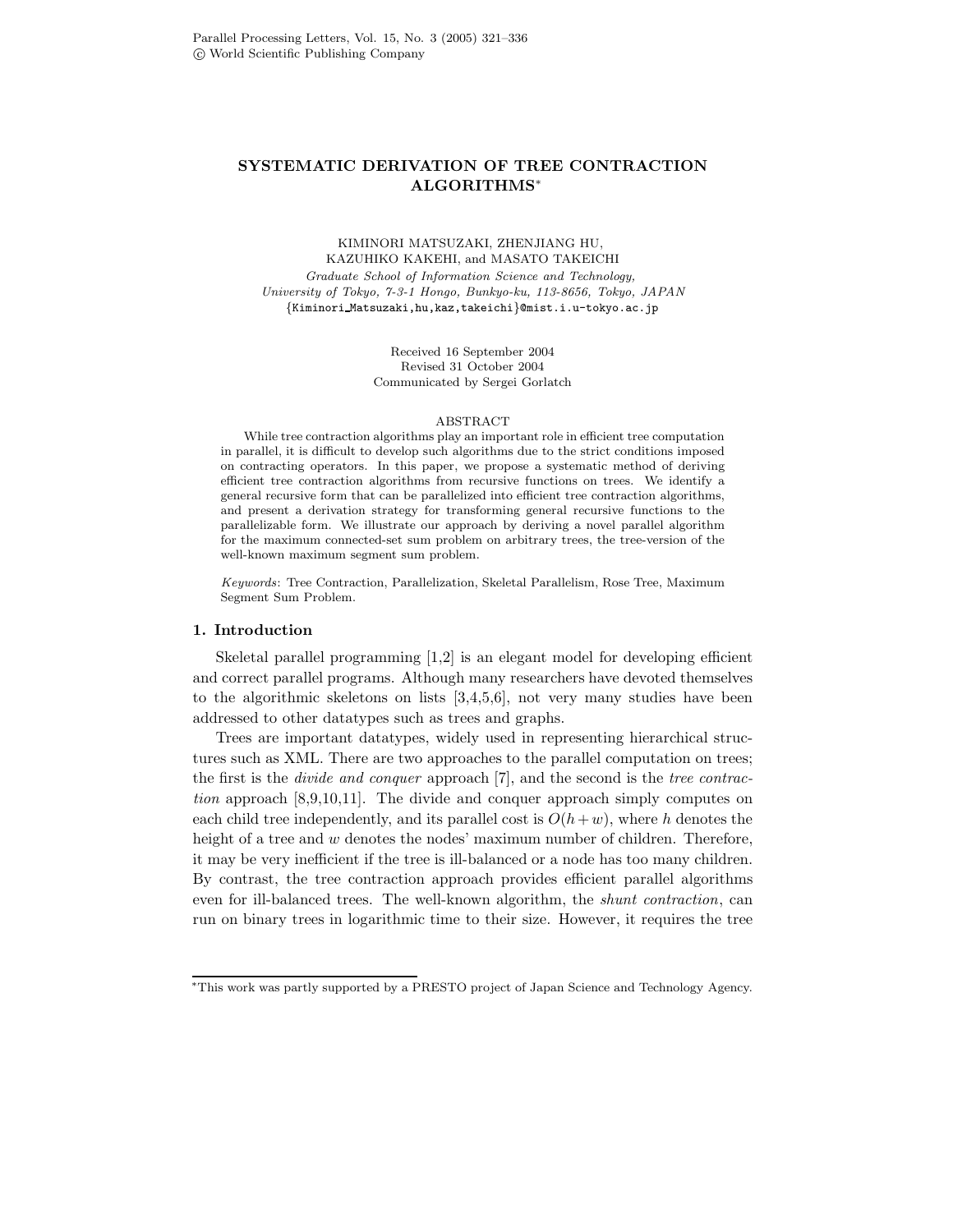contracting operators that have to meet the closure property to be intelligently designed, which is known to be hard, and thus discourages programmers from using it.

Some attempts have been made on the formal specification for parallel tree algorithms. Gibbons et al. [12] and Skillicorn [13,14] defined five skeletons on binary trees and gave an efficient implementation of them based on the tree contraction algorithm. Skillicorn also showed the usefulness of these skeletons with several examples of the manipulation of structured documents [13,15,16]. Deldari et al. [17] designed a skeleton for the constructive solid geometry. Matsuzaki et al. [18] proposed a systematic method of composing efficient parallel programs in terms of the skeletons on binary trees. However, there have really been very few studies on formal derivation of parallel algorithms on general trees.

In this paper, we consider parallelization of a general tree recursive function, called (tree) reduction, which can concisely specify the computation of calculating a value through a bottom-up traversal of the tree. Informally, function  $f$  is a reduction, if it is defined in the following recursive form:

$$
f(RLeaf\ a) = k_1\ a\nf(RNode\ b[t_1, t_2, ..., t_n]) = k_2\ b\ [f\ t_1, f\ t_2, ..., f\ t_n],
$$

where  $k_1$  and  $k_2$  are two functions. As discussed by Skillicorn [14,16], certain conditions on  $k_2$  are necessary for the existence of efficient parallel algorithms. One sufficient condition proposed so far [14,16,19] is to define  $k_2$  using associative operator ⊕ as follows.

$$
reduce (\oplus) (RLeaf a) = k'_1 a
$$
  
reduce (\oplus) (RNode b [t<sub>1</sub>, t<sub>2</sub>,...,t<sub>n</sub>])  
= k'\_2 b \oplus reduce (\oplus) t\_1 \oplus reduce (\oplus) t\_2 \oplus \cdots \oplus reduce (\oplus) t\_n

This definition is easy to understand but lacks expressiveness. Consider the problem of XML serialization, which accepts an XML tree and returns its tagged-formatted string. We may solve it with the following recursive definition:

$$
x2s \ (RLeaf \ a) = a
$$
  
\n
$$
x2s \ (RNode \ b \ [t_1, t_2, \dots, t_n]) = tags \ b \oplus (x2s \ t_1 + x2s \ t_2 + \dots + x2s \ t_n)
$$
  
\nwhere  $tags \ b = ("s" + b + "s", "s" + b + "s")$   
\n
$$
(s, e) \oplus t = s + t + e,
$$

where  $+$  is an infix-operator to concatenate two strings. It is not obvious, however, how to define x2s in terms of reduce, because we need to merge the two different binary operators, namely  $\oplus$  and  $+$ , into a single associative operator.

In this paper, we aim at a systematic method of parallelizing a class of useful reductions to ones that can be efficiently implemented by the tree contraction. Our method can deal with recursive definitions in which  $k_2$  is defined using two binary operators. The contributions this paper makes can be summarized as follows:

• We give a new formalization of the condition for the shunt contraction (Theorem 1), which is more constructive in the sense that the tree contracting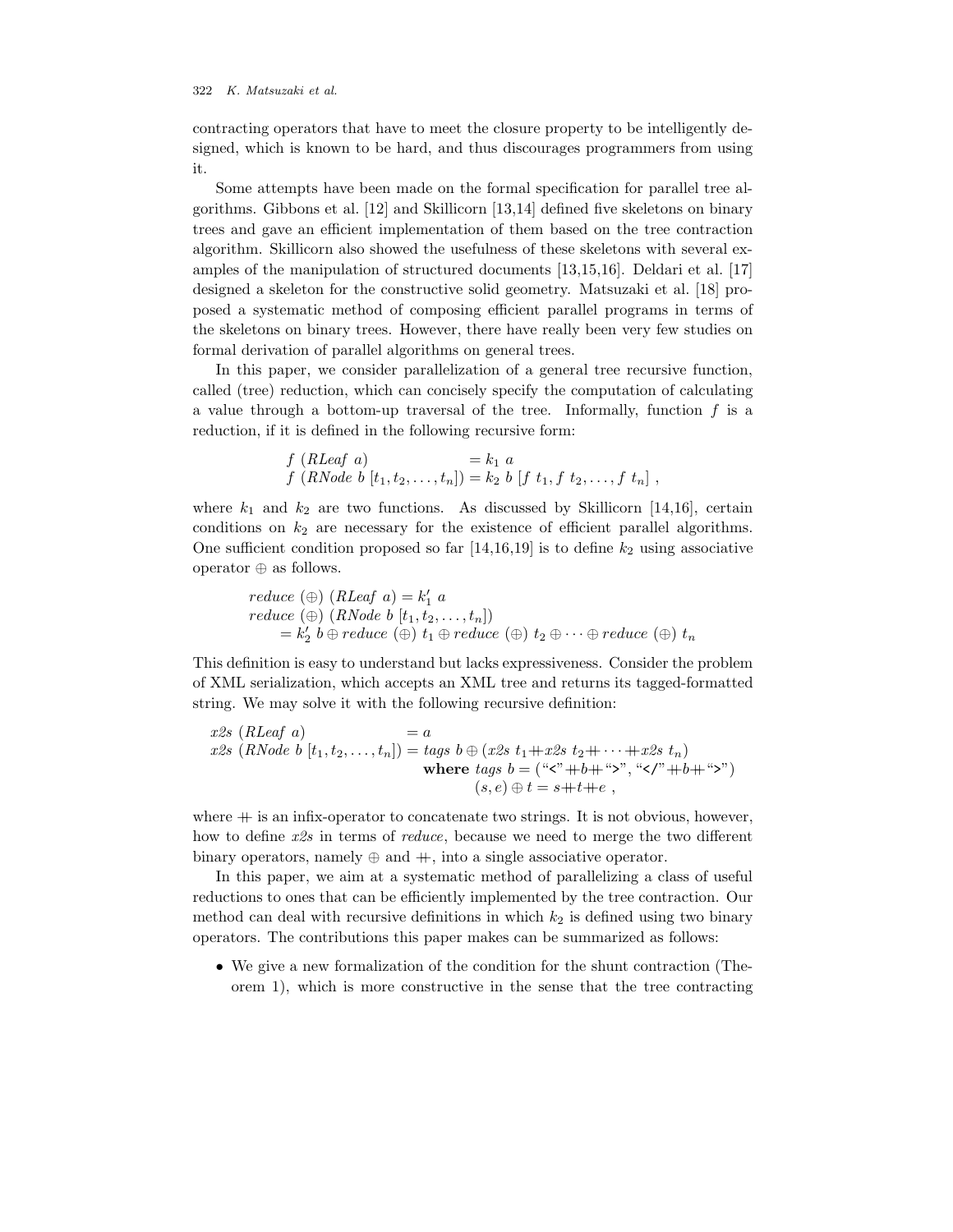operators can be derived from it. In addition, to eliminate the limitation where the shunt contraction is only applied to binary trees, we show a representation of rose trees (trees whose nodes can have an arbitrary number of children) by binary trees so that the shunt contraction can be applied.

- We not only recognize the importance of distributivity in the derivation of the tree contraction algorithms, but also give an extension of distributivity that is suited to systematic derivation with generalization and context-preserving transformation. We identify a general recursive form that can be parallelized (Theorem 2), and highlight a derivation strategy for transforming general recursive functions to the parallelizable form.
- We demonstrate the effectiveness of our approach by deriving an efficient parallel program for the tree version of the maximum segment sum problem [20]. Several studies have been done on the parallelization of the problem: on lists [3,21], on 2-dimensional arrays [22], and on binary trees [18]. To the best of our knowledge, this is the first derivation of the parallel program for rose trees, the most complex data structure ever.

This paper is organized as follows. After reviewing notational conventions and datatypes, we show how an arbitrary tree is arranged in the form of a binary tree in Section 2. We formalize the conditions for the tree contraction in a more constructive way in Section 3, and give a property that is an extension of distributivity in Section 4. In Section 5, we define parallelizable reductions on rose trees, and show how these reductions are parallelized. We propose a strategy for systematic parallelization and demonstrate the effectiveness of our approach with a non-trivial example in Section 6, and conclude in Section 7.

# 2. Preliminaries

#### 2.1. Functions and Operators

Function application is denoted by a space and the argument may be written without brackets. Thus f a means  $f(a)$ . Functions are curried, and the function application associates to the left. Thus f a b means  $(f \, a)$  b. The function application binds stronger than any other operator, so f  $a \oplus b$  means  $(f a) \oplus b$ , but not  $f (a \oplus b)$ . Infix binary operators will be denoted by  $\oplus$ ,  $\otimes$ , and their units are written as  $\iota_{\oplus}$ ,  $\iota_{\otimes}$ , respectively.

# 2.2. Datatypes

The cons list is constructed with an empty list or by adding an element to a list. The datatype for lists where every element has type  $\alpha$  is defined as follows.

data *List* 
$$
\alpha = Nil \mid Cons \alpha (List \alpha)
$$

We may use abbreviations, i.e., [ $\alpha$ ] for datatype List  $\alpha$ , [] for Nil, and  $(a : as)$  for Cons a as.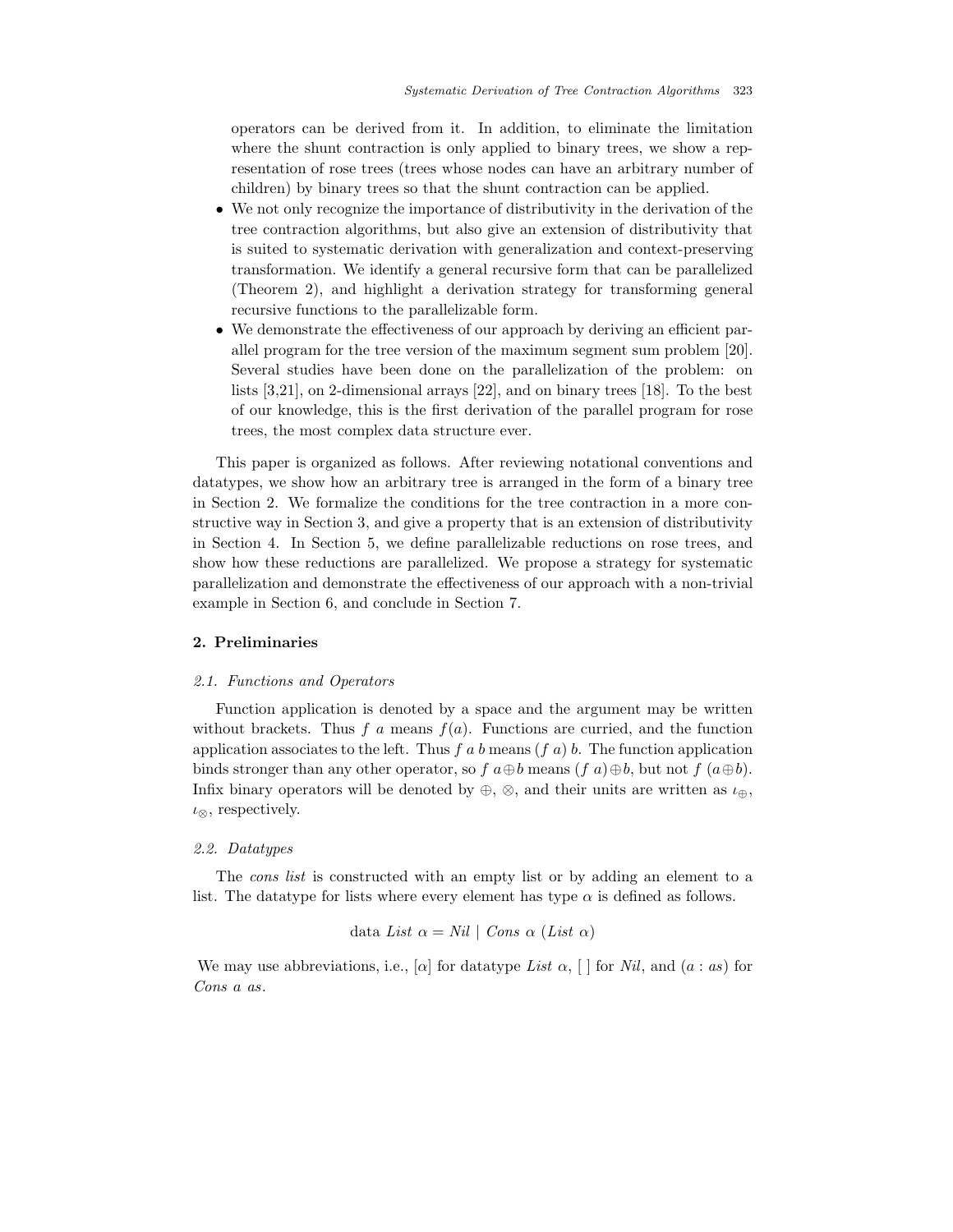

Fig. 1. Local rearrangement from a rose tree into a binary tree.

A binary tree is a tree whose internal nodes have exactly two children. The datatype for binary trees where every leaf has type  $\alpha$  and every internal node has type  $\beta$  is defined as follows.

data BTree  $\alpha \beta =$  Leaf  $\alpha \beta$  Node  $\beta$  (BTree  $\alpha \beta$ ) (BTree  $\alpha \beta$ )

A rose tree is a tree whose internal nodes have an arbitrary number of children. The datatype for rose trees where every leaf has type  $\alpha$  and every internal node has type  $\beta$  is defined using a list as follows.

data RTree 
$$
\alpha \beta = RLeaf \alpha \mid RNode \beta [RTree \alpha \beta]
$$

# 2.3. Representation of Rose Trees

Since the shunt contraction algorithm only accepts binary trees, rose trees ought to be held in the shape of binary trees. In this paper, we will use the arrangement (representation) in Fig. 1. This arrangement turns each leaf and internal node of a rose tree into a leaf and the root node of the corresponding subtree in the binary tree, respectively. Some dummy nodes are inserted into this binary tree to unroll the children and to represent the children's end. This is almost the same arrangement as in [14], and there have been some discussions about the implementation of the tree contraction algorithm on these arranged binary trees.

To formally define the arrangement, we first define two new types.

data R2BLeaf 
$$
\alpha = \text{OrgLeaf } \alpha \mid \text{OrgNil}
$$
  
data R2BNode  $\beta = \text{OrgNode } \beta \mid \text{Dummy}$ 

R2BLeaf represents the types of leaves in the binary tree, and is constructed with the leaf in the rose tree ( $O\eta$ Leaf) or the sentinel for the end of the children ( $O\eta$ Nil). R2BNode represents the types of internal nodes in the binary tree, and is constructed with the internal node in the rose tree  $(\textit{OrqNode})$  or the dummy node inserted to expand the children ( $Dummy$ ). The function r2b which performs this arrangement can be formally defined using auxiliary function  $r2b'$  as follows.

r2b :: RTree  $\alpha \beta \rightarrow B$ Tree (R2BLeaf  $\alpha$ ) (R2BNode  $\beta$ )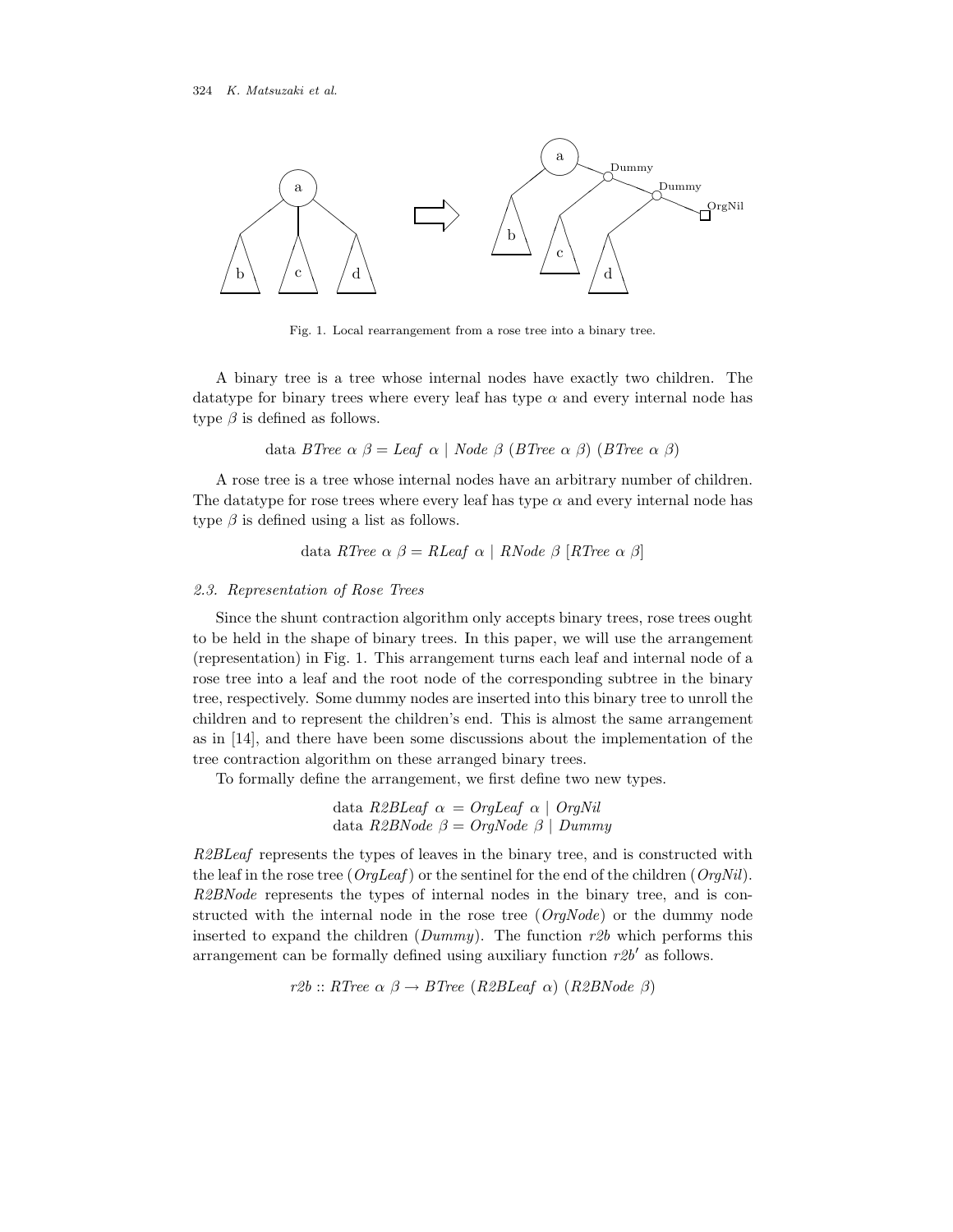Systematic Derivation of Tree Contraction Algorithms 325

| $r2b$ (RLeaf a)                                               | =Leaf (OrgLeaf a)              |
|---------------------------------------------------------------|--------------------------------|
| $r2b$ (RNode b (x : xs)) = Node (OrgNode b) (r2b x) (r2b' xs) |                                |
| $r2b'$ []                                                     | =Leaf OrgNil                   |
| $r2b'$ (x : xs)                                               | = Node Dummy (r2b x) (r2b' xs) |

We briefly analyze the number of resulting nodes in the binary trees after the above transformation. Let  $n_l$  be the number of leaves, and  $n_{in}$  be the number of internal nodes in an input rose tree. The binary tree transformed from the rose tree has  $2n_l + 2n_{in} - 1$  nodes. Consequently, the number of nodes in transformed trees is no more than twice of that in original trees, and this guarantees the logarithmic parallel cost for logarithmic algorithms on these transformed trees.

# 3. Tree Contraction Algorithm and its Derivation

The tree contraction algorithms are efficient parallel algorithms to trees. Of the tree contraction algorithms, the shunt contraction [8] is widely known as a simple and efficient algorithm on EREW PRAM. The shunt contraction algorithm accepts binary trees, and reduces them with simultaneous applications of two symmetric operations, namely ContractL and ContractR. A ContractL/ContractR operation removes a left/right leaf and its parent from a binary tree.

In the following, we assume reductions on binary trees are defined as follows.

$$
f (Leaf \ a) = k_1 \ a
$$
  

$$
f (Node \ b \ t_1 \ t_2) = k_2 \ b \ (f \ t_1) \ (f \ t_2)
$$

The shunt contraction algorithm imposes certain conditions on the functions. A sufficient condition is the existence of an indexed set of functions  $G$  satisfying the following conditions.

- For every internal node Node b  $t_1$   $t_2$ , function  $\lambda xy.k_2$  b x y is drawn from G.
- For any functions  $g_i$ ,  $g_j$  in G, and values l and r, two functions  $\lambda xy. g_i$  l  $(g_j x y)$ and  $\lambda xy. g_i$   $(g_j x y) r$  are in G.

If all the functions in  $G$  can be applied in a constant time, and the indices of the composed functions are computed in a constant time, we can guarantee the overall logarithmic parallel cost of the shunt contraction algorithm. This condition is, however, too abstract for the programmers to utilize the tree contraction, since how to find such a set of functions G with suitable indices is not shown.

To enable systematic derivation, we introduce the idea of parametrized functions. We use notation  $G[a]$  for the function embodied from the set of parametrized functions  $G$  with parameter  $a$ . For example, if the set of parametrized functions is given as  $G[a] = \lambda xy$ .  $a + x + y$ , then functions  $G[1] = \lambda xy$ .  $1 + x + y$  and  $G[2] = \lambda xy$ .  $2 + x + y$  are the embodiments with 1 and 2, respectively.

Let us now restrict the indexed set of functions to be the set of parametrized functions. Although some algorithms, in which different functions are applied to internal nodes, may be unacceptable under this restriction, numerous tree reduction algorithms can be dealt with. With the notation of parametrized functions, a sufficient condition for the shunt contraction is given by the following theorem.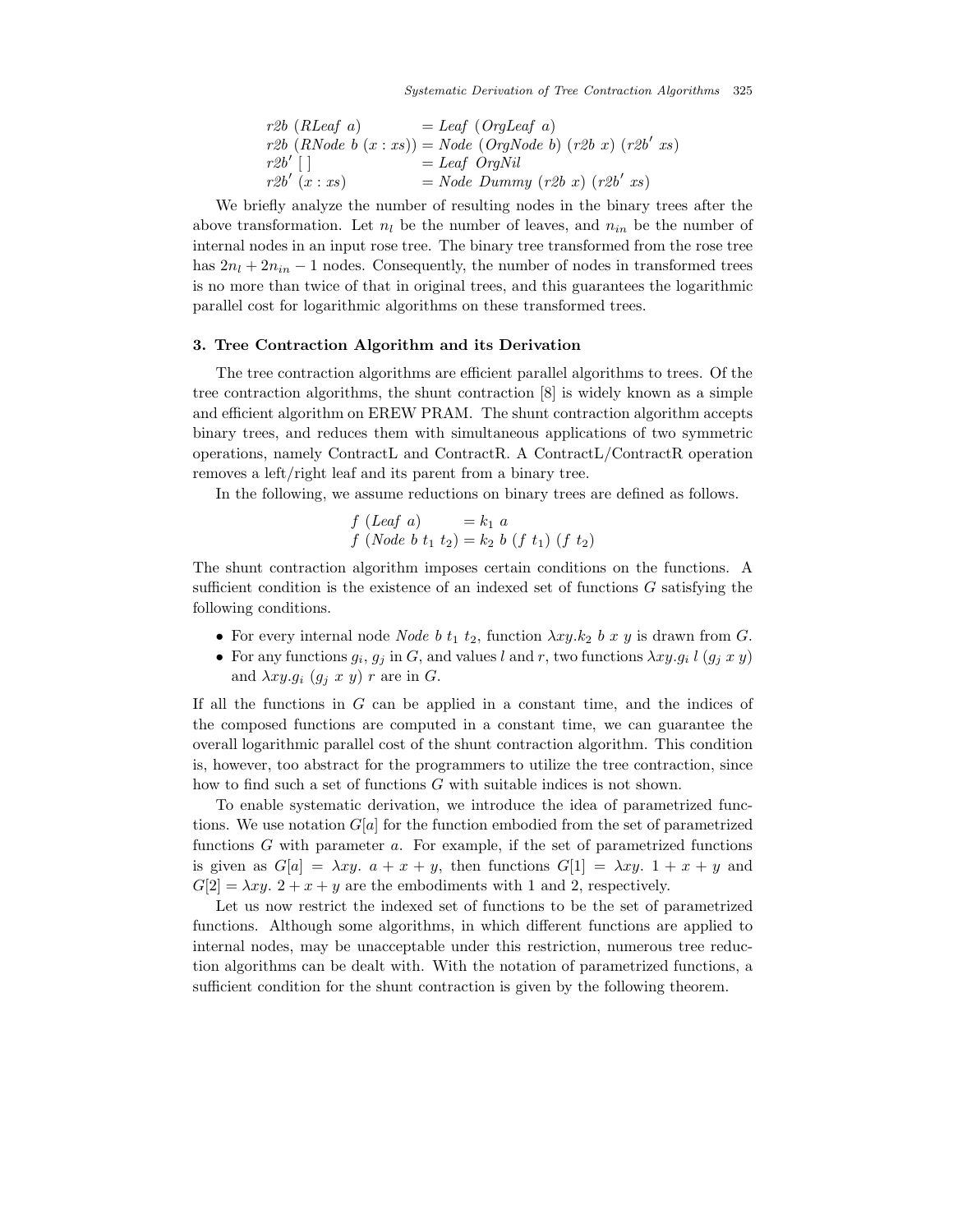- (i) Number the leaves left to right beginning at 0.
- (ii) Initialize every leaf and internal node by applying  $\psi_1$  and  $\psi_2$ , respectively.
- (iii) Iterate until a node remains.
	- (a) For every left leaf whose index is even, perform ContractL. If the other child is a leaf apply a function embodied from G with parent's value *n*, or otherwise apply  $\phi_L$ .
	- (b) For every right leaf whose index is even and not involved in the previous step, perform ContractR. If the other child is a leaf apply  $G[n]$ , or otherwise apply  $\phi_R$ .
	- (c) Renumber the leaves by dividing their indices by two and rounding down.

Fig. 2. Shunt contraction algorithm based on parametrized functions

**Theorem 1** If there are a set of parametrized functions  $G$ , and three functions  $\psi_2$ ,  $\phi_L$  and  $\phi_R$  such that the following conditions are satisfied, then we can implement the algorithm with the shunt contraction algorithm.

- For every internal node Node b  $t_1$   $t_2$ , function  $\lambda xy.k_2$  b x y is semantically equivalent to function  $G[\psi_2, b]$ .
- For any  $a_1, a_2, l$  and r, the following equations hold.

$$
\lambda xy.G[a_1] l (G[a_2] x y) = \lambda xy.G[\phi_L a_1 l a_2] x y \lambda xy.G[a_1] (G[a_2] x y) r = \lambda xy.G[\phi_R a_1 r a_2] x y
$$

**Proof.** We can prove the parametrized functions set G satisfies the conditions of the shunt contraction by regarding the parameter of  $G$  as the index. If a tree algorithm meets these conditions, we can utilize the shunt contraction algorithm as shown in Fig. 2, where function  $\psi_1$  is equal to  $k_1$ .  $\Box$ 

Therefore, we only have to derive the set of parametrized functions  $G$  and functions  $\psi_2$ ,  $\phi_L$  and  $\phi_R$  from the definition of  $k_2$ . To demonstrate how Theorem 1 works, let us illustrate it with a very simple program.

Example 1 A recursive program that computes the sum of values for all nodes is given as follows.

> sumtree (Leaf a)  $= a$ sumtree (Node b  $t_1$   $t_2$ ) = b + sumtree  $t_1$  + sumtree  $t_2$

An adequate definition of the set of parametrized functions G is given with parameter a as  $G[a] = \lambda xy.a + x + y$ . From the definition above, the initializing functions are  $\psi_1 = id$  and  $\psi_2 = id$ , where id is the identity function. The contracting operations  $\phi_L$  and  $\phi_R$  become  $\phi_L$   $a_1$  l  $a_2 = a_1 + l + a_2$  and  $\phi_R$   $a_1$  r  $a_2 = a_1 + r + a_2$ . With Theorem 1, we can parallelize *sumtree* with the tree contraction algorithm as shown in Fig. 2 using these functions. $\Box$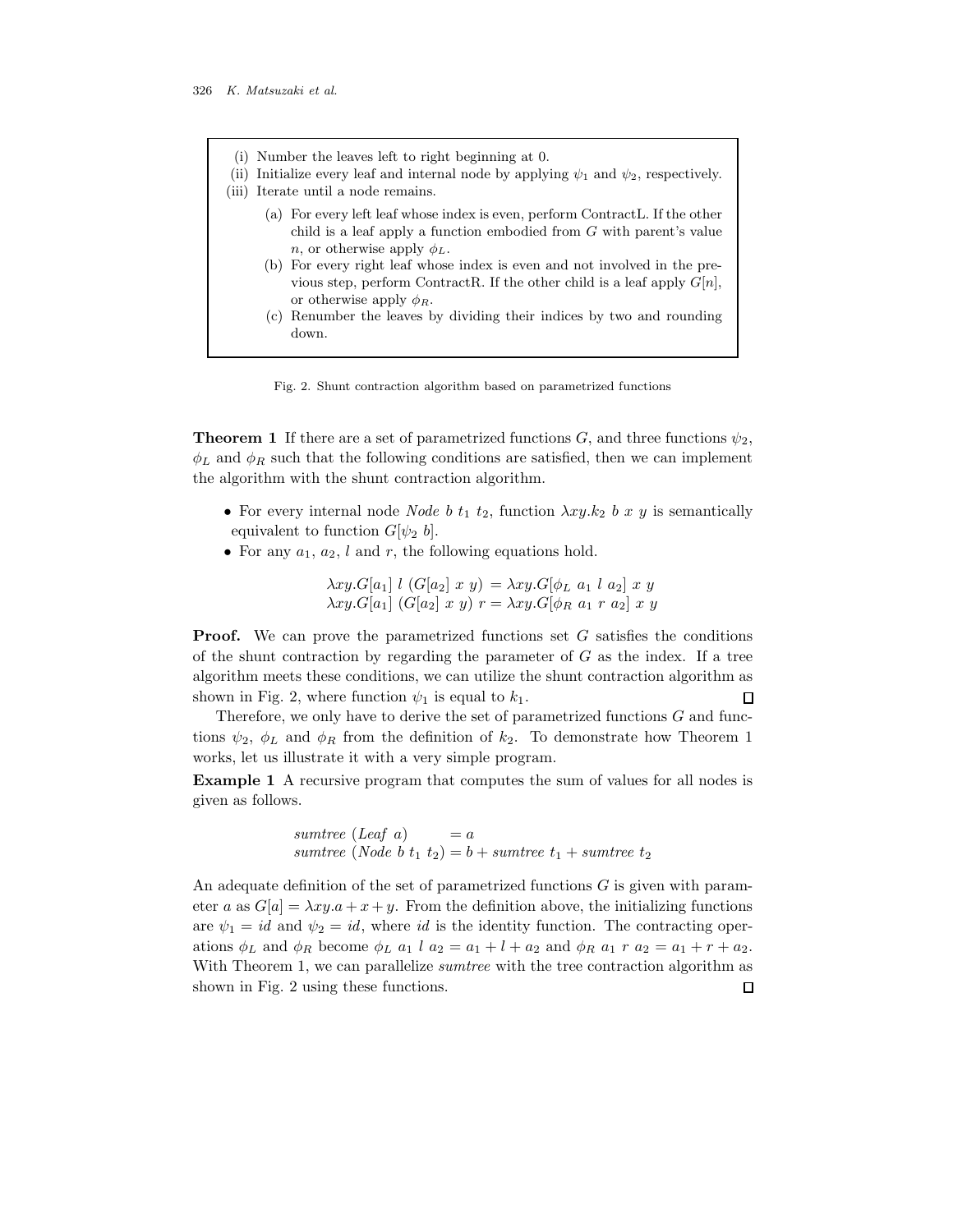# 4. Extension of Distributive Law

Before discussing the parallelization of reductions, let us now discuss a generalization of the distributive law. It is well known that associativity and distributivity play important roles in parallelizing programs. For example, the associativity and the distributivity of  $\times$  and  $+$  enable us to simplify the expression  $1+2\times(3+4\times x)$ into  $7+8\times x$ . Borrowing the idea of *contexts* or normal forms from [23], we define the characteristic of simplification over two operators as an extension of distributivity. **Definition 1** Let operator  $\otimes$  be associative. The function defined with two operators,  $\otimes$  and  $\oplus$ , is said to be in *normal form*, if it is written as  $\lambda x.a \oplus (b \otimes x \otimes c)$ , where  $a, b$ , and  $c$  are constants.  $\mathsf{\Pi}$ 

**Definition 2** Operator  $\otimes$  is said to be *extended-distributive* over  $\oplus$ , if the normal form is preserved under function composition. In other words, there are appropriate functions  $p_1$ ,  $p_2$ , and  $p_3$ , and for any  $a_1$ ,  $b_1$ ,  $c_1$ ,  $a_2$ ,  $b_2$ , and  $c_2$ , the following equation holds.

$$
(\lambda x. a_1 \oplus (b_1 \otimes x \otimes c_1)) \circ (\lambda x. a_2 \oplus (b_2 \otimes x \otimes c_2)) = \lambda x. A \oplus (B \otimes x \otimes C)
$$
  
where  $A = p_1$   $(a_1, b_1, c_1, a_2, b_2, c_2)$   
 $B = p_2$   $(a_1, b_1, c_1, a_2, b_2, c_2)$   
 $C = p_3$   $(a_1, b_1, c_1, a_2, b_2, c_2)$ 

Functions  $p_1$ ,  $p_2$ , and  $p_3$  are called *characteristic functions*.

 $\Box$ 

Although the definition of extended-distributivity is a little complicated, it has an advantage of many applications. We can make uniform use of this property for the associative operator, the distributive operators, or other operators, as demonstrated in the following examples. In Example 4, we also demonstrate how to derive characteristic functions from the definition of operators.

**Example 2** Extended-distributivity can replace associativity. Let operator  $\oplus$  be the same as associative operator  $\otimes$ . Then,  $\otimes$  is extended-distributive over  $\oplus$  ( =  $\otimes$ ) and the characteristic functions are as follows.

$$
p_1 (a_1, b_1, c_1, a_2, b_2, c_2) = a_1 \otimes b_1 \otimes a_2 \otimes b_2
$$
  
\n
$$
p_2 (a_1, b_1, c_1, a_2, b_2, c_2) = \iota_{\otimes}
$$
  
\n
$$
p_3 (a_1, b_1, c_1, a_2, b_2, c_2) = c_2 \otimes c_1
$$

Example 3 Extended-distributivity is a generalization of the distributive law. Let two operators ⊗ and ⊕ constitute a ring, that is, let ⊕ be associative and ⊗ be not only associative but also distributive over  $\oplus$ . Then ⊗ is extended-distributive over ⊕ and the characteristic functions are as follows.

$$
p_1 (a_1, b_1, c_1, a_2, b_2, c_2) = a_1 \oplus (b_1 \otimes a_2 \otimes c_1)
$$
  
\n
$$
p_2 (a_1, b_1, c_1, a_2, b_2, c_2) = b_1 \otimes b_2
$$
  
\n
$$
p_3 (a_1, b_1, c_1, a_2, b_2, c_2) = c_2 \otimes c_1
$$

To validate the extended-distributivity and derive the characteristic functions, we calculate two expressions  $E_1$  and  $E_2$  defined as

$$
\lambda x. E_1 = (\lambda x. a_1 \oplus (b_1 \otimes x \otimes c_1)) \circ (\lambda x. a_2 \oplus (b_2 \otimes x \otimes c_2))
$$
  
=  $\lambda x. a_1 \oplus (b_1 \otimes (a_2 \oplus (b_2 \otimes x \otimes c_2)) \otimes c_1)$   

$$
\lambda x. E_2 = \lambda x. A \oplus (B \otimes x \otimes C)
$$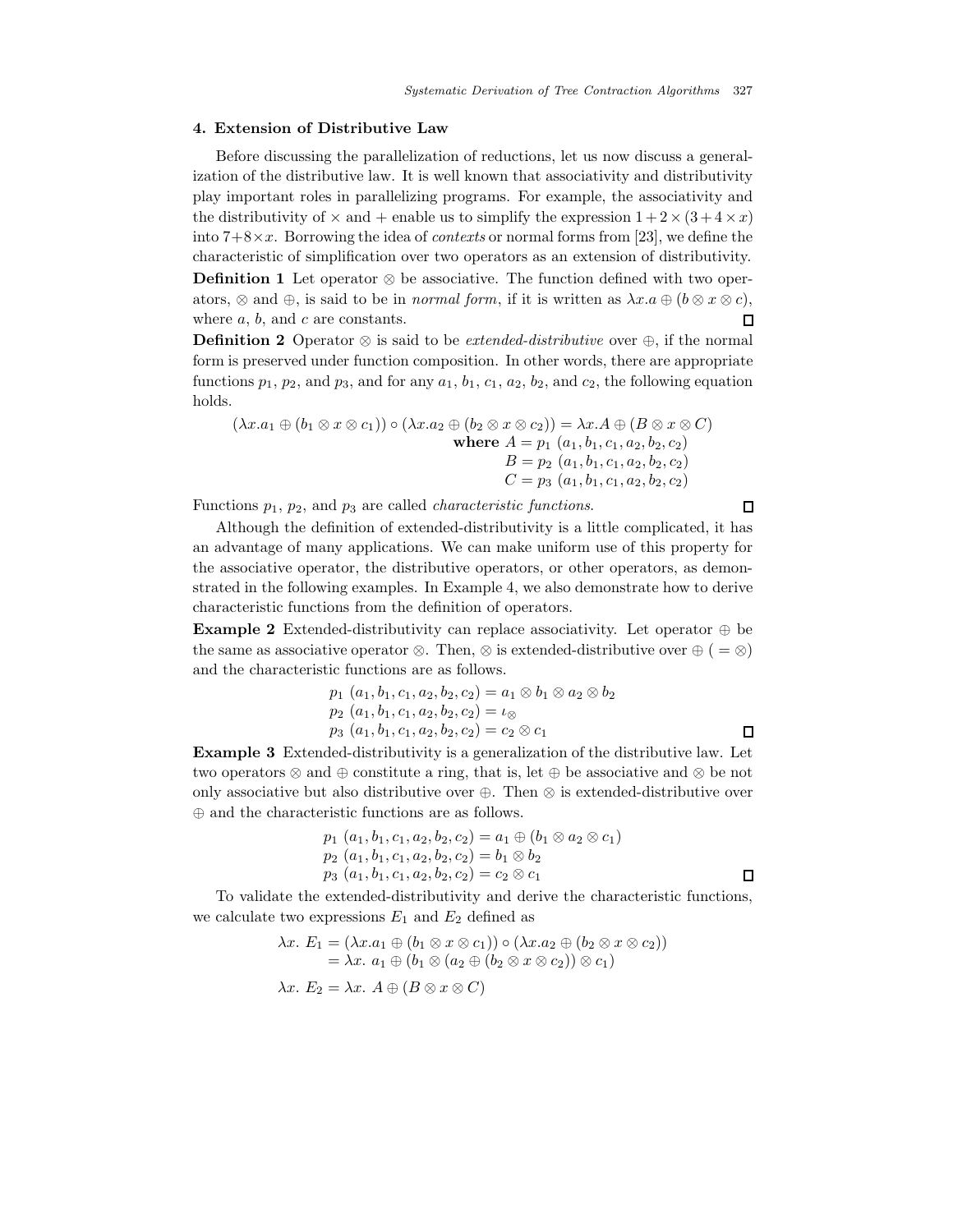and verify that they are the same by substituting proper expressions for the capital parameters in  $E_2$ . To demonstrate the derivation of characteristic functions, we show that the operators  $+$  and  $\oplus$  in the definition of x2s in the introduction satisfy extended-distributivity and derive the characteristic functions.

Example 4 Let operator  $\oplus$  be defined with the associative operator  $+$  as  $(s, e) \oplus$  $t = s+t+e$ . The operator  $+$  is not distributive over  $\oplus$ , since  $((s, e) \oplus (s', e'))+t$ raises a type error. The operator  $\oplus$  is not distributive over  $+$  either, i.e.  $(s, e) \oplus$  $(x+y) \neq ((s, e) \oplus x) + ((s, e) \oplus y)$ , which is easily seen with the simple calculation below.

$$
(s, e) \oplus (x+y) = s+x+y+e
$$
  

$$
((s, e) \oplus x) + ((s, e) \oplus y) = s+x+e+s+y+e
$$

To validate extended-distributivity, we first expand the two expressions  $E_1$  and  $E_2$ .

$$
E_1 = (s_1, e_1) \oplus (t_1 + ((s_2, e_2) \oplus (t_2 + x + t'_2)) + t'_1)
$$
  
= (s\_1, e\_1) \oplus (t\_1 + s\_2 + t\_2 + x + t'\_2 + t\_2 + t'\_1)  
= s\_1 + t\_1 + s\_2 + t\_2 + x + t'\_2 + t\_2 + t'\_1 + t\_1  

$$
E_2 = (S, E) \oplus (T + x + T')
$$
  
= S + T + x + T' + E

From the calculation above, the correspondences of capital variables are,

$$
S+T = s_1+t_1+s_2+t_2 , \text{ and}
$$
  
 
$$
T'+E = t'_2+e_2+t'_1+e_1 .
$$

There are many solutions to the equations above, and one of those is as follows, which can also be considered as a set of characteristic functions.

$$
p_1 ((s_1, e_1), t_1, t'_1, (s_2, e_2), t_2, t'_2) = (S, E) = (s_1 + t_1 + s_2 + t_2, t'_2 + e_2 + t'_1 + e_1)
$$
  
\n
$$
p_2 ((s_1, e_1), t_1, t'_1, (s_2, e_2), t_2, t'_2) = T = []
$$
  
\n
$$
p_3 ((s_1, e_1), t_1, t'_1, (s_2, e_2), t_2, t'_2) = T' = []
$$

We can show extended-distributivity and derive the characteristic functions for general cases where  $\oplus$  is defined similarly with associative operator  $\otimes$ .  $\Box$ 

If operator ⊗ is also commutative, then we can simplify the definitions of the normal form and extended-distributivity. The normal form  $\lambda xy.a \oplus (b \otimes x \otimes c)$ can be simplified to  $\lambda xy.a \oplus (b' \otimes x)$  by swapping x and c, and substituting b' for  $b \otimes c$ . Extended-distributivity can be defined in terms of this form, and we say  $\otimes$  is extended-distributive over  $\oplus$  if there are appropriate functions  $p_1$  and  $p_2$  such that for any  $a_1$ ,  $b_1$ ,  $a_2$ , and  $b_2$  the following equation holds. The characteristic functions are minimized into two functions  $p_1$  and  $p_2$  in this case.

$$
(\lambda x.a_1 \oplus (b_1 \otimes x)) \circ (\lambda x.a_2 \oplus (b_2 \otimes x)) = \lambda x.A \oplus (B \otimes x)
$$
  
where  $A = p_1$  ( $a_1, b_1, a_2, b_2$ )  
 $B = p_2$  ( $a_1, b_1, a_2, b_2$ )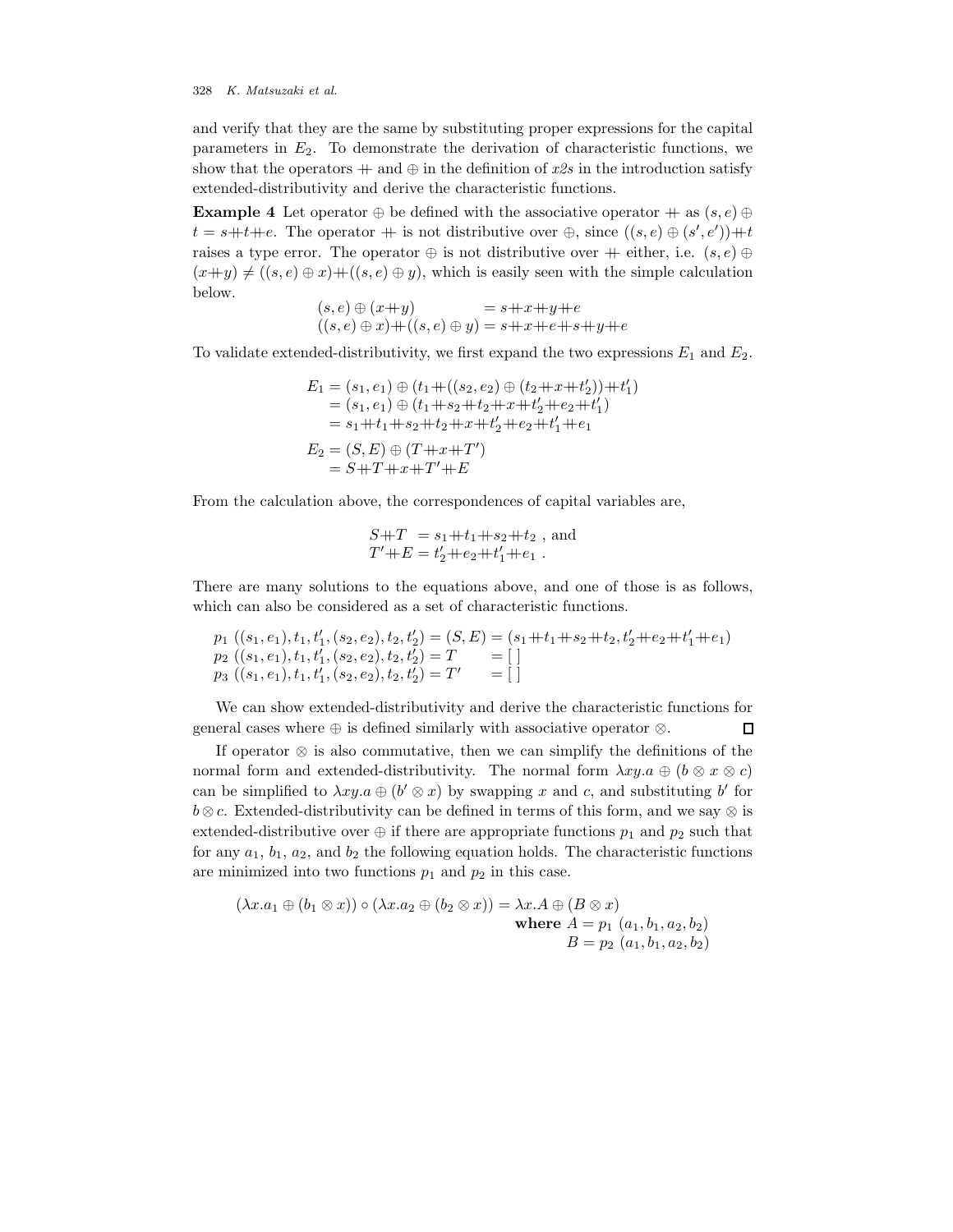# 5. Parallelizable Reduction

In this section, we present a class of reductions that can be systematically parallelized based on the tree contraction algorithm. Reductions are a class of recursive computations that collapse a rose tree into a single value in a bottom-up manner, and the general definition of them is as follows.

$$
f(RLeaf \ a) = k_1 \ a \nf(RNode \ b \ [t_1, t_2, \ldots, t_n]) = k_2 \ b \ [f \ t_1, f \ t_2, \ldots, f \ t_n]
$$

**Definition 3** Let  $\otimes$  be an associative operator. A function is said to be a *paral*lelizable reduction, if the function is defined in the following form.

$$
f(RLeaf\ a) = k_1\ a
$$
  

$$
f(RNode\ b[t_1, t_2, \dots, t_n]) = k_2\ b\ \oplus (f\ t_1 \otimes f\ t_2 \otimes \dots \otimes f\ t_n)
$$

We can rephrase this using auxiliary function  $f'$  more formally.

$$
f(RLeaf \ a) = k_1 \ a
$$
  
\n
$$
f(RNode \ b \ ts) = k_2 \ b \oplus f' \ ts
$$
  
\n
$$
f' [] = \iota_{\otimes}
$$
  
\n
$$
f' (t : ts) = f t \otimes f' \ ts
$$

 $\Box$ 

A parallelizable reduction is defined in two steps for each node. First, the siblings are collapsed with associative operator ⊗, which is the same operation as the reduction on lists. Then, another operator ⊕ merges the result of children and the parent value. We can write many reductions in this form, for example, the XML serialization in the introduction, the sum of values for all nodes, and several algorithms for structured documents [16].

In the following, we will demonstrate that parallelizable reductions can be efficiently computed with the tree contraction algorithm on arranged binary trees. Let the set of parametrized functions G be defined as:  $G[(a, b, c)] = \lambda xy.a \oplus (b \otimes x \otimes y \otimes c)$ . Using embodiments of this set of parametrized functions  $G$ , we can describe new function  $h$  on the arranged binary trees as follows.

$$
h (Leaf (OrgLeaf a)) = k_1 a
$$
  
\n
$$
h (Leaf (OrgNil) = \iota_{\otimes}
$$
  
\n
$$
h (Node (OrgNode b) t_1 t_2) = G[(k_2 b, \iota_{\otimes}, \iota_{\otimes})] (h t_1) (h t_2)
$$
  
\n
$$
h (Node Dummy t_1 t_2) = G[(\iota_{\oplus}, \iota_{\otimes}, \iota_{\otimes})] (h t_1) (h t_2)
$$

Let us first prove the equivalence of  $h$  on the arranged binary trees. **Lemma 1** Function h defined above satisfies  $h \circ r2b = f$ ,  $h \circ r2b' = f'$ .

Proof. We can prove this lemma by induction over the rose tree: base cases for RLeaf a and  $\lceil \cdot \rceil$ , and inductive cases for RNode b  $(t : ts)$  and  $(t : ts)$ , respectively.  $\Box$ 

Next, let us prove that the set of parametrized functions  $G$  satisfies the conditions for the tree contraction algorithm.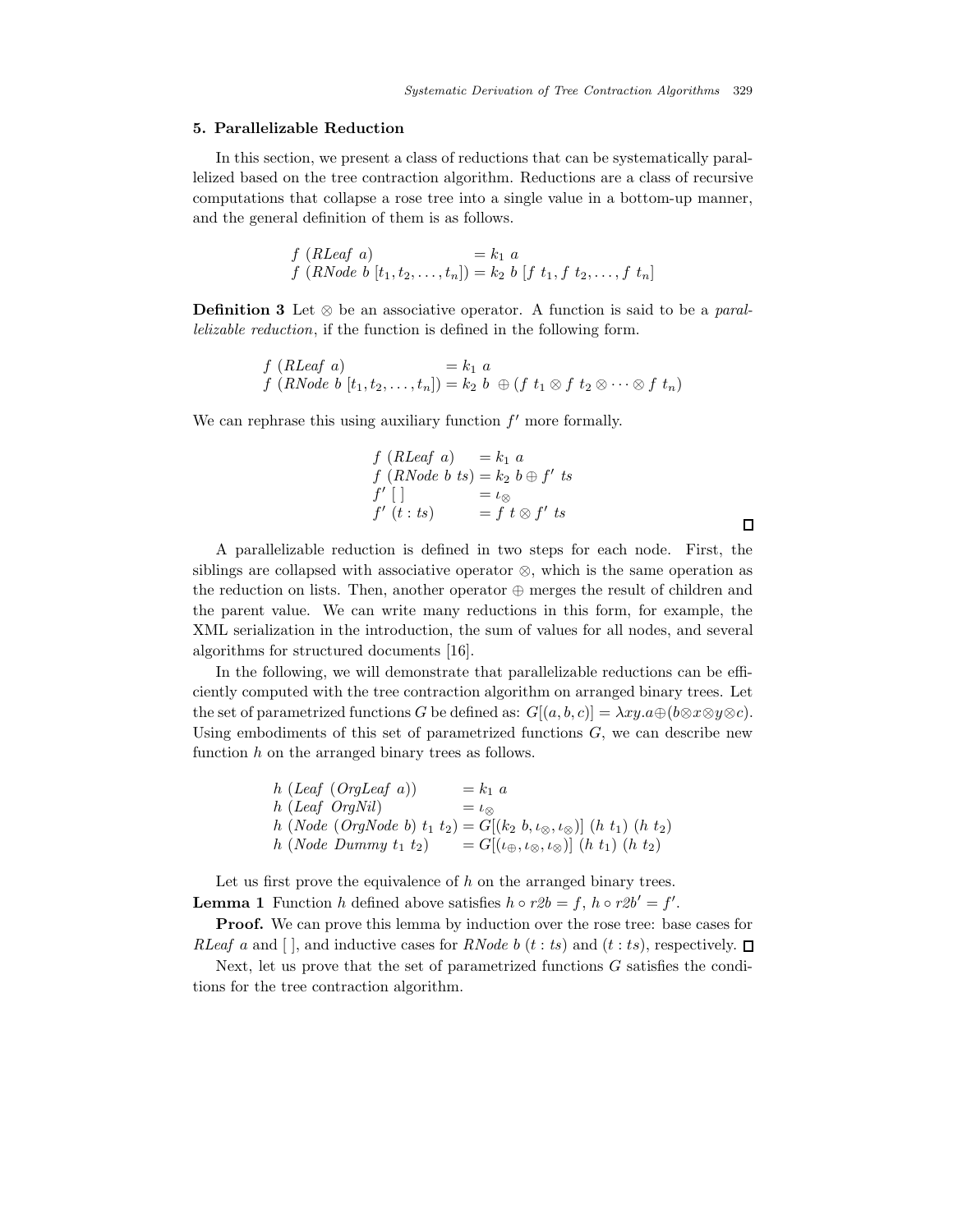**Lemma 2** Let  $\otimes$  be an associative operator and be distributive over  $\oplus$  with characteristic functions  $p_1$ ,  $p_2$ , and  $p_3$ . Then, for any parameters  $a_1$ ,  $b_1$ ,  $c_1$ ,  $a_2$ ,  $b_2$ ,  $c_2$ , and values  $l$  and  $r$ , the following two equations

$$
\lambda xy.G[(a_1, b_1, c_1)] \ l \ (G[(a_2, b_2, c_2)] \ x \ y) = \lambda xy.G[\phi_L \ (a_1, b_1, c_1) \ l \ (a_2, b_2, c_2)] \ x \ y
$$
  

$$
\lambda xy.G[(a_1, b_1, c_1)] \ (G[(a_2, b_2, c_2)] \ x \ y) \ r = \lambda xy.G[\phi_R \ (a_1, b_1, c_1) \ r \ (a_2, b_2, c_2)] \ x \ y
$$

hold for appropriate functions  $\phi_L$  and  $\phi_R$ .

**Proof.** We define the two functions using  $\otimes$ ,  $p_1$ ,  $p_2$ , and  $p_3$  as follows.

$$
\phi_L(a_1, b_1, c_1) l(a_2, b_2, c_2) = (p_1 \; tup_L, p_2 \; tup_L, p_3 \; tup_L)
$$
\nwhere  $tuple_L = (a_1, b_1 \otimes l, c_1, a_2, b_2, c_2)$ ,  
\n
$$
\phi_R(a_1, b_1, c_1) r(a_2, b_2, c_2) = (p_1 \; tup_R, p_2 \; tup_R, p_3 \; tup_R)
$$
\nwhere  $tuple_L = (a_1, b_1, r \otimes c_1, a_2, b_2, c_2)$ .

We can verify these two equations with simple calculations.

 $\Box$ 

Theorem 2 Function f defined in Definition 3 can be parallelized with the tree contraction algorithm on binary trees as arranged in Section 2, if operator  $\otimes$  is associative and extended-distributive over ⊕.

**Proof.** Let the characteristic functions of extended-distributivity be  $p_1$ ,  $p_2$ , and  $p_3$ . We can construct the initialize functions  $\psi_1$  and  $\psi_2$ , the contracting operations  $\phi_L$  and  $\phi_R$ , and the set of functions G in the following way. In the rest of this paper, due to space limitations, we will place the definitions of  $\psi_1$  and  $\psi_2$  side by side.

$$
\psi_1 \text{ (OrgLeaf } a) = k_1 \ a \qquad \psi_2 \text{ (OrgNode } b) = (k_2 \ b, \iota_{\otimes}, \iota_{\otimes}) \n\psi_1 \text{ OrgNil} \qquad = \iota_{\otimes} \qquad \psi_2 \text{ Dummy } \qquad = (\iota_{\oplus}, \iota_{\otimes}, \iota_{\otimes}) \n\phi_L \text{ (a}_1, b_1, c_1) \ l \text{ (a}_2, b_2, c_2) = (p_1 \ \text{tupp}_L, p_2 \ \text{tupp}_L, p_3 \ \text{tupp}_L) \n\text{where } \text{tupp}_L = (a_1, b_1 \otimes l, c_1, a_2, b_2, c_2) \n\phi_R \text{ (a}_1, b_1, c_1) \ r \text{ (a}_2, b_2, c_2) = (p_1 \ \text{tupp}_R, p_2 \ \text{tupp}_R, p_3 \ \text{tupp}_R) \n\text{where } \text{tupp}_R = (a_1, b_1, r \otimes c_1, a_2, b_2, c_2) \nG[(a, b, c)] = \lambda xy. a \oplus (b \otimes x \otimes y \otimes c)
$$

It follows from Lemmas 1 and 2 that the theorem holds.

 $\Box$ 

 $\Box$ 

To illustrate an application of this theorem, let us derive a parallel algorithm from the definition of x2s in the introduction.

**Example 5** Function  $x2s$  can be computed in parallel because operator  $+$  is associative and extended-distributive over  $\oplus$  as mentioned in Example 4. We can derive a parallel program according to Theorem 2 by utilizing the result of Example 4, and the derived program is as follows.

$$
\psi_1 \text{ (OrgLeaf a)} = a \qquad \psi_2 \text{ (OrgNode b)} = (tags b, [ ], [ ] )
$$
\n
$$
\psi_1 \text{ OrgNil} = [] \qquad \psi_2 \text{ Dummy} = (([ ], [ ], [ ], [ ] )
$$
\n
$$
\phi_L \text{ ((s_1, e_1), t_1, t'_1) l ((s_2, e_2), t_2, t'_2)}
$$
\n
$$
= ((s_1 + t_1 + l_1 + s_2 + t_2, t'_2 + e_2 + t'_1 + e_1), [ ], [ ] )
$$
\n
$$
\phi_R \text{ ((s_1, e_1), t_1, t'_1) r ((s_2, e_2), t_2, t'_2)}
$$
\n
$$
= ((s_1 + t_1 + s_2 + t_2, t'_2 + e_2 + r + t'_1 + e_1), [ ], [ ] )
$$
\n
$$
G[((s, e), t, t')] = \lambda xy \cdot s + t + x + y + t' + e
$$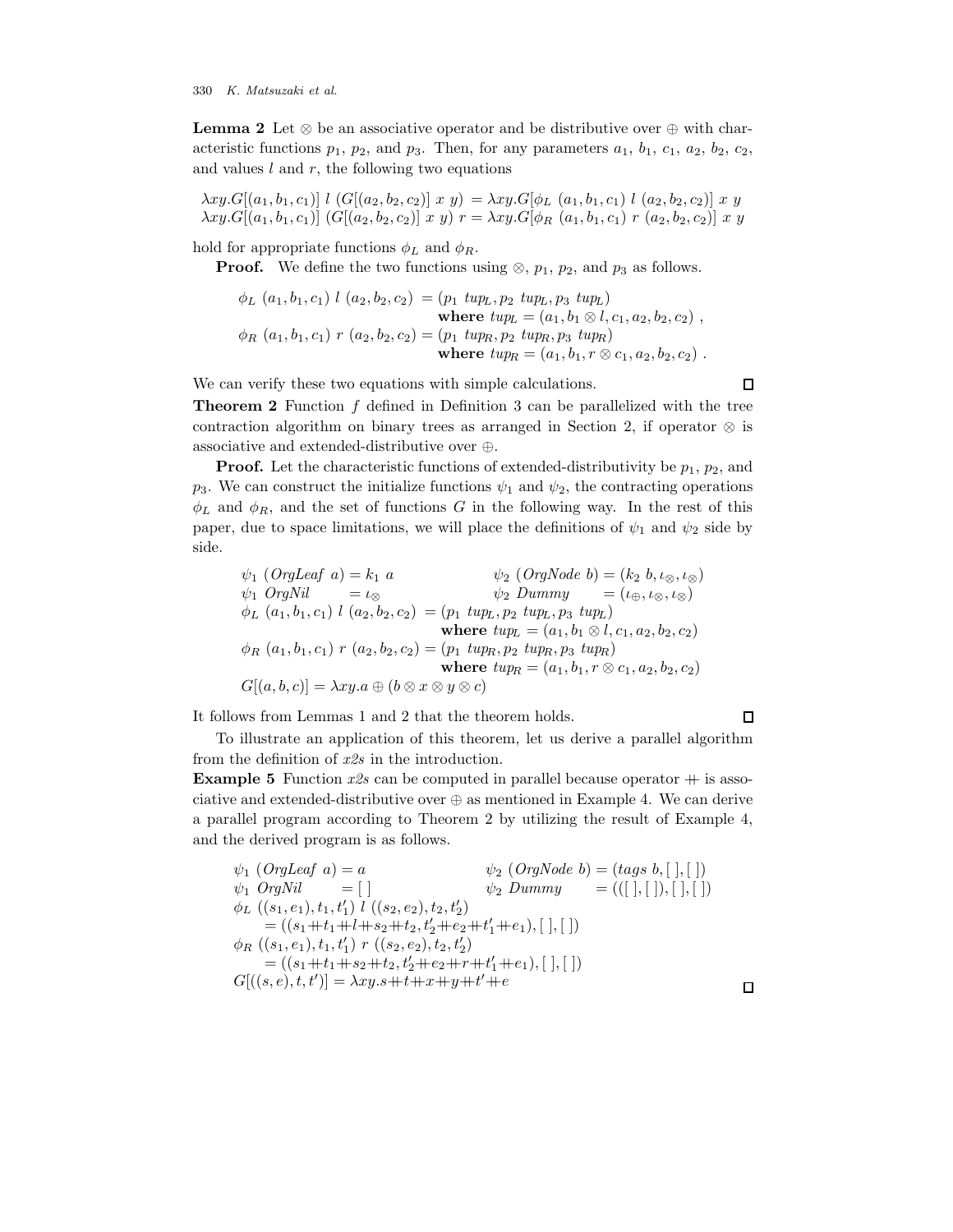$\Box$ 

If operator ⊗ is not only associative but also commutative, then we can derive a simpler parallel program as the following corollary shows.

**Corollary 1** Let operator  $\otimes$  in a parallelizable reduction be both associative and commutative. If operator ⊗ is also extended-distributive over ⊕ with characteristic functions  $p_1$  and  $p_2$ , we can parallelize the reduction with the tree contraction algorithm with the following functions. The two contracting operations,  $\phi_L$  and  $\phi_R$ , have the same definition, namely  $\phi$ .

 $\psi_1$  (OrgLeaf a) =  $k_1$  a  $\psi_2$  (OrgNode b) =  $(k_2, b, l_{\otimes})$  $\psi_1 \; OrgNil \; \qquad = \iota_{\otimes} \; \qquad \qquad \psi_2 \; Dummy \; \qquad = (\iota_{\oplus}, \iota_{\otimes})$  $\phi (a_1, b_1) x (a_2, b_2) = (p_1 (a_1, b_1 \otimes x, a_2, b_2), p_2 (a_1, b_1 \otimes x, a_2, b_2))$  $G[(a, b)] = \lambda xy.a \oplus (b \otimes x \otimes y)$ 

# 6. Parallelization Strategy

Although we have extended-distributivity and parallelizable reductions in hand, users' programs may not be exactly compatible with them. Even so, we can still derive parallel programs systematically with the following strategy.

- (i) Write specification: In the first step, we write the specification as a recursive function in the form of parallelizable reductions. In this step, the operators used in the function do not need to be associative or extended-distributive. We derive the program in the form of parallelizable reductions by applying calculational techniques such as tupling or normalization of conditions.
- (ii) *Derive associative operator*: In the second step, we derive an associative operator for ⊗, by applying the parallelization techniques that have been proposed for lists, for example, the fusion and tupling technique proposed by Hu et al. [21] or the context preservation technique proposed by Chin et al. [23].
- (iii) Derive extended-distributive operator: In the third step, we derive operator  $\oplus$ such that the operator  $\otimes$  is extended-distributive over  $\oplus$ . We derive such an operator by iterative generalization and verification. To avoid inconsistency over the ⊗, we only generalize the definition of  $\oplus$  for the left argument.
- (iv) Derive parallel program: In the final step, we derive the contracting operations based on Theorem 2, and do some optimizations if possible.

In the following, we illustrate the capability of our parallelization strategy, by demonstrating the derivation of an efficient parallel program for the maximum connected-set sum problem on trees with arbitrary shapes, which is the tree version of the maximum segment sum problem [20]. This problem involves finding the maximum sum of all connected sets. A connected-set of a tree is a set of nodes where every two nodes are connected or connected through the nodes in the set.

### 6.1. Write specification

We first write a recursive function for the problem. For the maximum connectedset sum problem, we can write a program using the dynamic programming technique, where the following two values are computed for each subtree.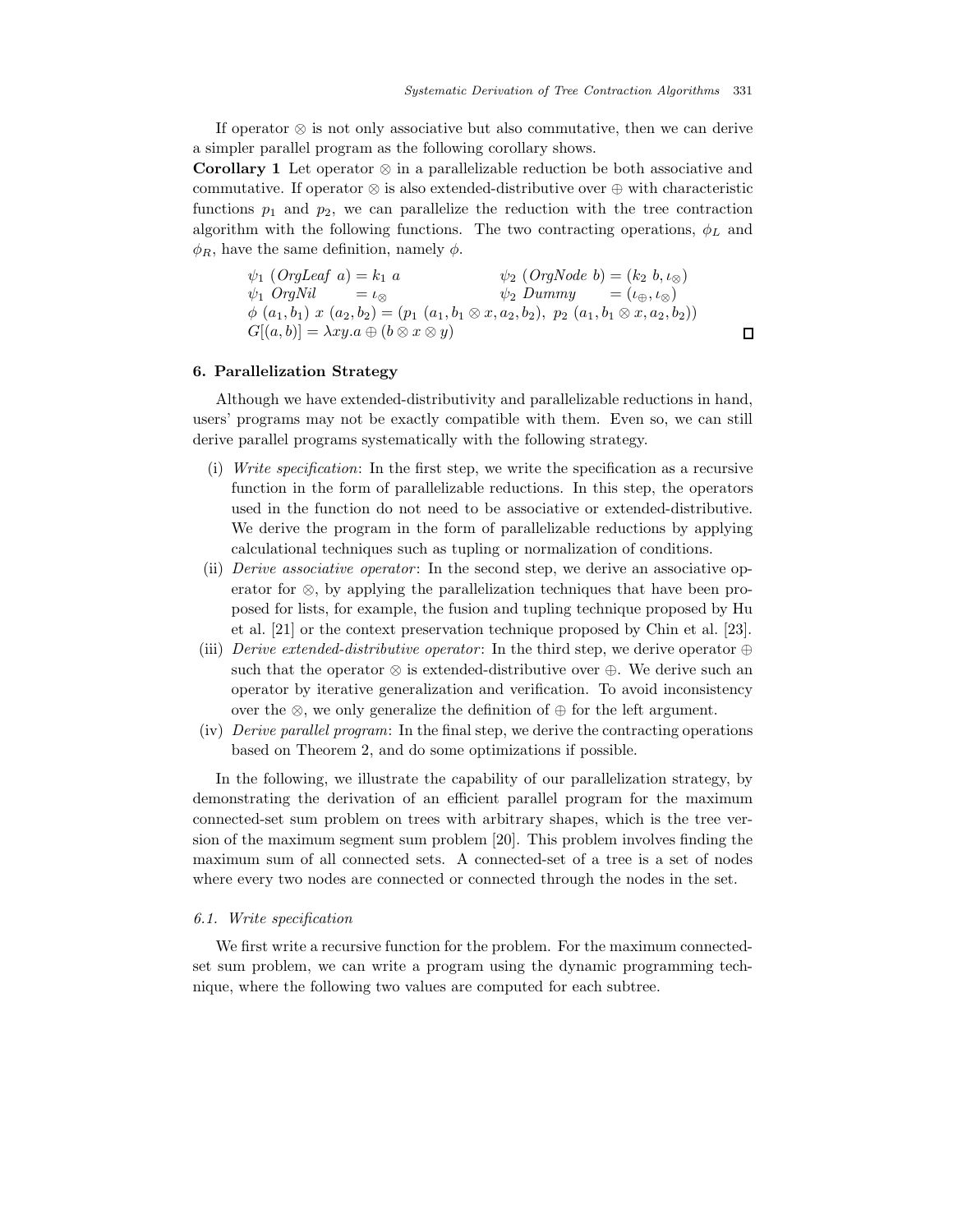- $\bullet$  r: The maximum sum of all connected sets that include the root of the subtree. We can compute this value by adding the value of the root node to the sum of all positive  $r$  values of the root's immediate subtrees.
- s: The maximum sum of all connected sets that do not include the root of the subtree. We can compute this value by selecting the maximum  $r$  and  $s$ values of the root's immediate subtrees.

With this idea, we can define the following function, where binary operator  $\uparrow$  returns the larger value.

 $\mathit{mcs}\;t = \textbf{let}\; (r,s) = \mathit{mcs}'\;t\;\textbf{in}\;r\uparrow s$  $mcs'$  (*RLeaf a*)  $=(a,0)$  $mes' (RNode b [t<sub>1</sub>, t<sub>2</sub>,..., t<sub>n</sub>]) = b \oplus (g (mes' t<sub>1</sub>) \otimes g (mes' t<sub>2</sub>) \otimes \cdots \otimes g (mes' t<sub>n</sub>))$ where  $b \oplus (r, s)$  =  $(b+r, s)$  $g(r,s) = (r \uparrow 0, r \uparrow s)$  $(r, s) \otimes (r', s') = (r + r', s \uparrow s')$ 

The function above is not a parallelizable reduction, since there are extra calls of g for each subtree. To obtain a parallelizable reduction, we fuse functions  $g$  and  $mcs'$  and introduce function  $mcs2'$  defined as  $mcs2'$   $t = g$  ( $mcs'$  t) and operator  $\oplus'$  defined as  $b \oplus' t = g$   $(b \oplus t)$ , that is,  $b \oplus' (r, s) = ((b + r) \uparrow 0, (b + r) \uparrow s)$ . For the top-level call of  $mcs2'$ , we select the second value with function snd. We then obtain the following definition, which is a parallelizable reduction.

$$
mes2 t = sad (mcs2' t)
$$
  
\n
$$
mcs2' (RLeaf a) = (a \uparrow 0, a \uparrow 0)
$$
  
\n
$$
mcs2' (RNode b [t1, t2,..., tn]) = b \oplus' (mcs2' t1 \otimes mcs2' t2 \otimes \cdots \otimes mcs2' tn)
$$

### 6.2. Derive associative operator

The operator ⊗ is fortunately associative and commutative, by reason of the associativity and commutativity of  $\uparrow$  and +. The unit of  $\otimes$  is  $\iota_{\otimes} = (0, -\infty)$ .

# 6.3. Derive extended-distributive operator

To validate whether operator ⊗ is extended-distributive over operator ⊕′ , we match the following expression  $E_1$  to  $E_2$ . In the following, we may denote a tuple as a column vector for readability.

$$
E_1 = a \oplus' \left( \binom{r}{s} \otimes \left( a' \oplus' \left( \binom{r'}{s'} \otimes \binom{x_r}{x_s} \right) \right) \right)
$$

$$
E_2 = A \oplus' \left( \binom{R}{S} \otimes \binom{x_r}{x_s} \right)
$$

Due to space limitations, we only provide the results of the calculation.

$$
E_1 = \begin{pmatrix} ((a+r+a'+r')+x_r) \uparrow ((a+r) \uparrow 0) \\ ((a+r+a'+r') \uparrow (a'+r')) + x_r) \uparrow ((a+r) \uparrow s \uparrow s') \uparrow x_s \end{pmatrix}
$$

$$
E_2 = \begin{pmatrix} (A+R+x_r) \uparrow 0 \\ (A+R+x_r) \uparrow S \uparrow x_s \end{pmatrix}
$$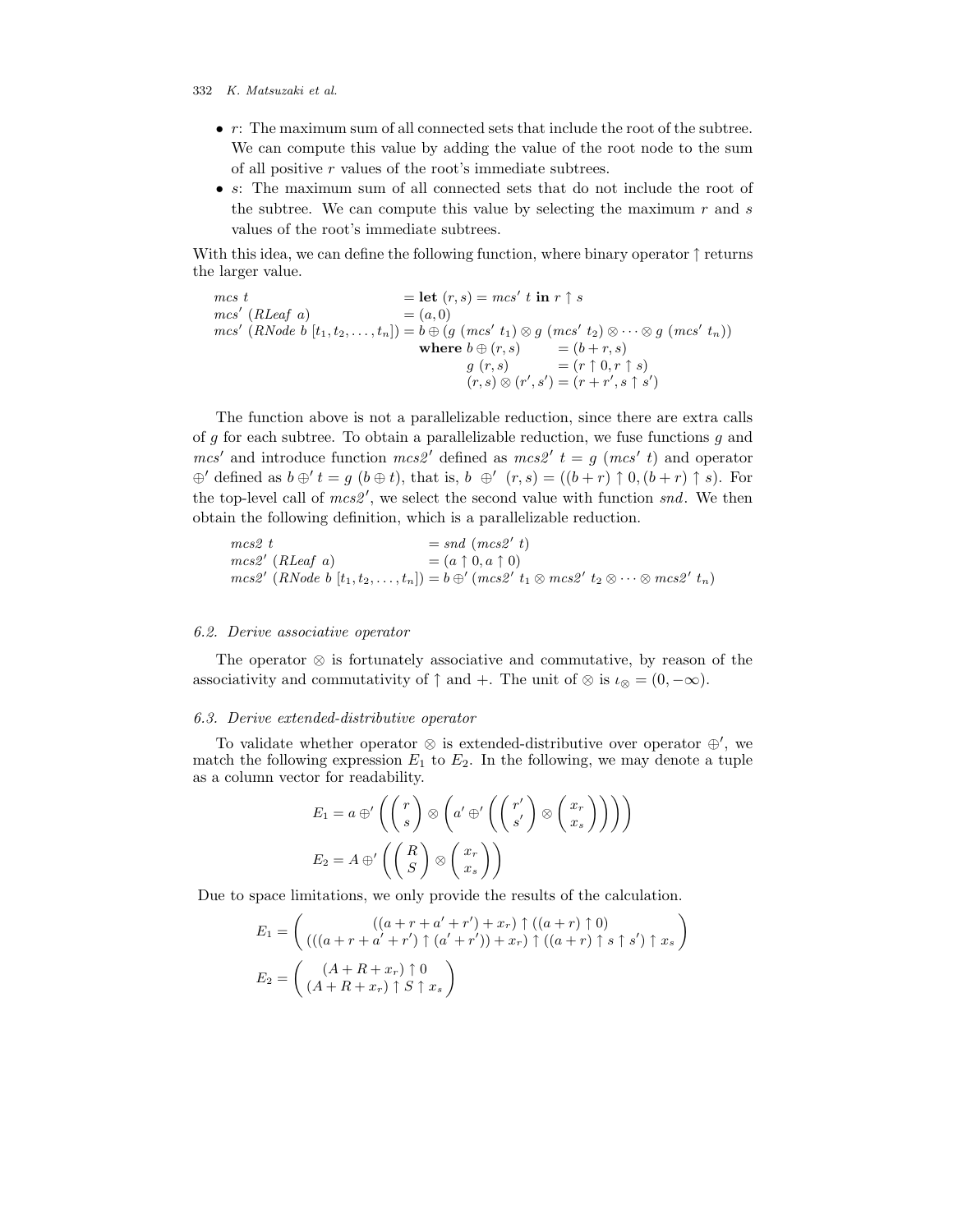Operator ⊗ is not extended-distributive since there are two conflicts in the calculation results above. The first is that  $E_2$  includes two  $(A + R)$ 's but the corresponding parts in  $E_1$  have difference definitions. The other is that  $E_2$  includes constant value 0 but the corresponding part in  $E_1$  is not a constant. To resolve these conflicts, we generalize the definition of  $\oplus'$  by assigning two variables a and b to the two occurrences of  $a$  respectively, and variable  $c$  for constant 0. The definitions for the generalized operator  $\oplus''$ , its unit  $\iota_{\oplus''}$ , and the function which converts the left argument of  $\oplus'$  to that of  $\oplus''$  are given as follows.

$$
\begin{pmatrix} a \\ b \\ c \end{pmatrix} \oplus'' \begin{pmatrix} r \\ s \end{pmatrix} = \begin{pmatrix} (a+r) \uparrow c \\ (b+r) \uparrow s \end{pmatrix} , \quad \iota_{\oplus''} = \begin{pmatrix} 0 \\ -\infty \\ -\infty \end{pmatrix} , \quad conv \ a = \begin{pmatrix} a \\ a \\ 0 \end{pmatrix}
$$

With operator  $\oplus$ <sup>"</sup> and function *conv*, we can rewrite  $mcs2'$  as follows.

 $mcs2' (RNode b [t<sub>1</sub>, t<sub>2</sub>,..., t<sub>n</sub>]) = conv b \oplus'' (mcs2' t<sub>1</sub> \otimes mcs2' t<sub>2</sub> \otimes \cdots \otimes mcs2' t<sub>n</sub>)$ 

We again validate whether  $\otimes$  is extended-distributive over the newly defined  $\oplus''$ by simplifying the two expressions and finding the matches between them.

$$
E_1 = \begin{pmatrix} a_1 \\ b_1 \\ c_1 \end{pmatrix} \oplus'' \left( \begin{pmatrix} r_1 \\ s_1 \end{pmatrix} \otimes \left( \begin{pmatrix} a_2 \\ b_2 \\ c_2 \end{pmatrix} \oplus'' \left( \begin{pmatrix} r_2 \\ s_2 \end{pmatrix} \otimes \begin{pmatrix} x_r \\ x_s \end{pmatrix} \right) \right) \right)
$$
  

$$
E_2 = \begin{pmatrix} A \\ B \\ C \end{pmatrix} \oplus'' \left( \begin{pmatrix} R \\ S \end{pmatrix} \otimes \begin{pmatrix} x_r \\ x_s \end{pmatrix} \right)
$$

Now again, we only show the results of the calculation.

$$
E_1 = \left( \begin{array}{c} ((a_1 + r_1 + a_2 + r_2) + x_r) \uparrow ((a_1 + r_1 + c_2) \uparrow c_1) \\ ((b_1 + r_1 + a_2 + r_2) \uparrow (b_2 + r_2)) + x_r) \uparrow ((b_1 + r_1 + c_2) \uparrow s_1 \uparrow s_2) \uparrow x_s \end{array} \right)
$$
  
\n
$$
E_2 = \left( \begin{array}{c} (A + R + x_r) \uparrow C \\ (B + R + x_r) \uparrow S \uparrow x_s \end{array} \right)
$$

From these results, we obtain the following correspondences.

$$
A + R = a_1 + r_1 + a_2 + r_2
$$
  
\n
$$
B + R = (b_1 + r_1 + a_2 + r_2) \uparrow (b_2 + r_2)
$$
  
\n
$$
C = (a_1 + r_1 + c_2) \uparrow c_1
$$
  
\n
$$
S = (b_1 + r_1 + c_2) \uparrow s_1 \uparrow s_2
$$

We can obtain a solution for the correspondences above, e.g. by fixing  $R$  as 0. We then derive the following characteristic functions from the correspondences.

$$
p_1\left(\begin{pmatrix} a_1 \\ b_1 \\ c_1 \end{pmatrix}, \begin{pmatrix} r_1 \\ s_1 \end{pmatrix}, \begin{pmatrix} a_2 \\ b_2 \\ c_2 \end{pmatrix}, \begin{pmatrix} r_2 \\ s_2 \end{pmatrix} \right) = \begin{pmatrix} a_1 + r_1 + a_2 + r_2 \\ (b_1 + r_1 + a_2 + r_2) \uparrow (b_2 + r_2) \\ (a_1 + r_1 + c_2) \uparrow c_1 \end{pmatrix}
$$

$$
p_2\left(\begin{pmatrix} a_1 \\ b_1 \\ c_1 \end{pmatrix}, \begin{pmatrix} r_1 \\ s_1 \end{pmatrix}, \begin{pmatrix} a_2 \\ b_2 \\ c_2 \end{pmatrix}, \begin{pmatrix} r_2 \\ s_2 \end{pmatrix} \right) = \begin{pmatrix} 0 \\ (b_1 + r_1 + c_2) \uparrow s_1 \uparrow s_2 \end{pmatrix}
$$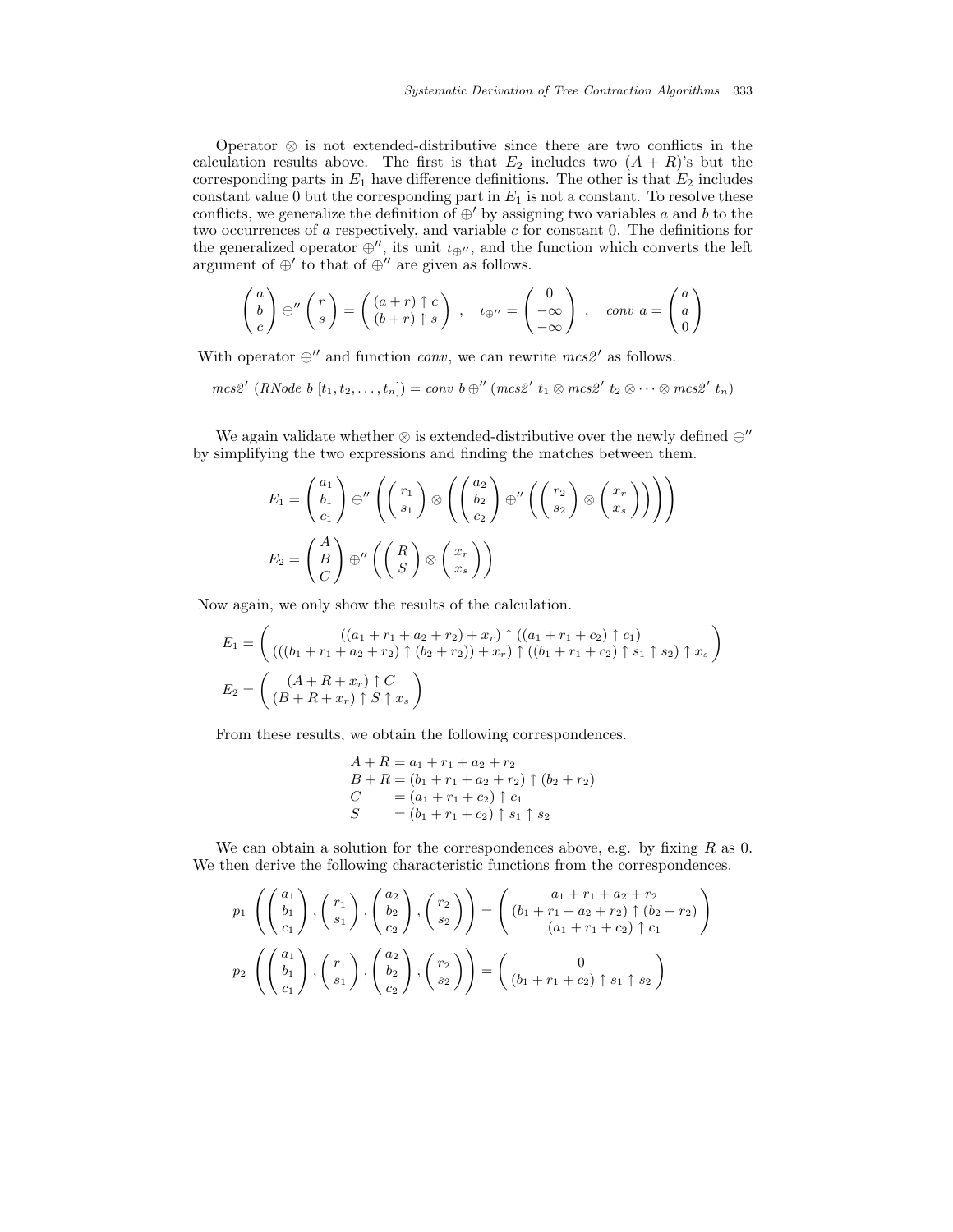### 6.4. Derive parallel program

Since we have proved the extended-distributivity of  $\otimes$  over  $\oplus$ <sup>"</sup> and derived the characteristic functions  $p_1$  and  $p_2$  in the previous step, we are ready to derive a parallel algorithm based on Corollary 1. Simply applying the operators and functions for Corollary 1, we obtain the following parallel algorithm. The two contracting operations,  $\phi_L$  and  $\phi_R$ , have the same definition, namely  $\phi$ .

$$
\psi_1 \text{ (OrgLeaf a)} = \begin{pmatrix} a \uparrow 0 \\ a \uparrow 0 \end{pmatrix} \qquad \psi_2 \text{ (OrgNode b)} = \begin{pmatrix} b \\ b \\ 0 \end{pmatrix}, \begin{pmatrix} 0 \\ -\infty \end{pmatrix}
$$
  

$$
\psi_1 \text{ OrgNil} = \begin{pmatrix} 0 \\ -\infty \end{pmatrix} \qquad \psi_2 \text{ Dummy} = \begin{pmatrix} 0 \\ -\infty \end{pmatrix}, \begin{pmatrix} 0 \\ -\infty \end{pmatrix}
$$
  

$$
\phi \left( \begin{pmatrix} a_1 \\ b_1 \\ c_1 \end{pmatrix}, \begin{pmatrix} r_1 \\ s_1 \end{pmatrix} \right) \begin{pmatrix} x_r \\ x_s \end{pmatrix} \begin{pmatrix} a_2 \\ b_2 \\ c_2 \end{pmatrix}, \begin{pmatrix} r_2 \\ s_2 \end{pmatrix} \end{pmatrix}
$$
  

$$
= \left( \begin{pmatrix} a_1 + r_1 + x_r + a_2 + r_2 \\ (b_1 + r_1 + x_r + a_2 + r_2) \uparrow (b_2 + r_2) \uparrow (b_1 + r_1 + x_r + c_2) \uparrow s_1 \uparrow x_s \uparrow s_2 \end{pmatrix} \right)
$$
  

$$
G \left[ \begin{pmatrix} a \\ b \\ c \end{pmatrix}, \begin{pmatrix} r \\ s \end{pmatrix} \right] = \lambda \begin{pmatrix} x_r \\ x_s \end{pmatrix} \begin{pmatrix} y_r \\ y_s \end{pmatrix} \cdot \begin{pmatrix} a \\ b \\ c \end{pmatrix} \oplus'' \begin{pmatrix} r \\ s \end{pmatrix} \otimes \begin{pmatrix} x_r \\ x_s \end{pmatrix} \otimes \begin{pmatrix} y_r \\ y_s \end{pmatrix} \right)
$$

Observing the definitions of  $\psi_2$  and  $\phi$  above, we can find that the first value of the second tuple, i.e.  $r$ , is always 0. It follows that we can remove variable  $r$  from the definition after substituting 0 for every occurrence of  $r$ ,  $r_1$ , and  $r_2$ . With this optimization, we successfully derive an efficient parallel program as shown in Fig. 3.

It is known that we need four values in the parallel program for the maximum segment sum problem on lists [3,21]. The derived parallel program is reasonably efficient, since it also uses four values despite its applicability to general trees.

# 7. Conclusion

We developed a new methodology for systematically deriving efficient parallel programs on trees with arbitrary shapes. Our methodology consists of three key ideas: a new formalization of conditions for the shunt contraction (Theorem 1), the extended-distributive property which generalizes associativity and distributivity, and the parallelization of a class of reductions on rose trees (Theorem 2). The formalization of conditions for the shunt contraction enables us to build a parallel program based on the tree contraction approach in a more constructive way. The extended-distributive property is so powerful that we can uniformly deal with associative operators, distributive operators, and other operators. Furthermore, we can find an extended-distributive operator systematically by generalizing the definition and examining matching. The definition of parallelizable reduction captures many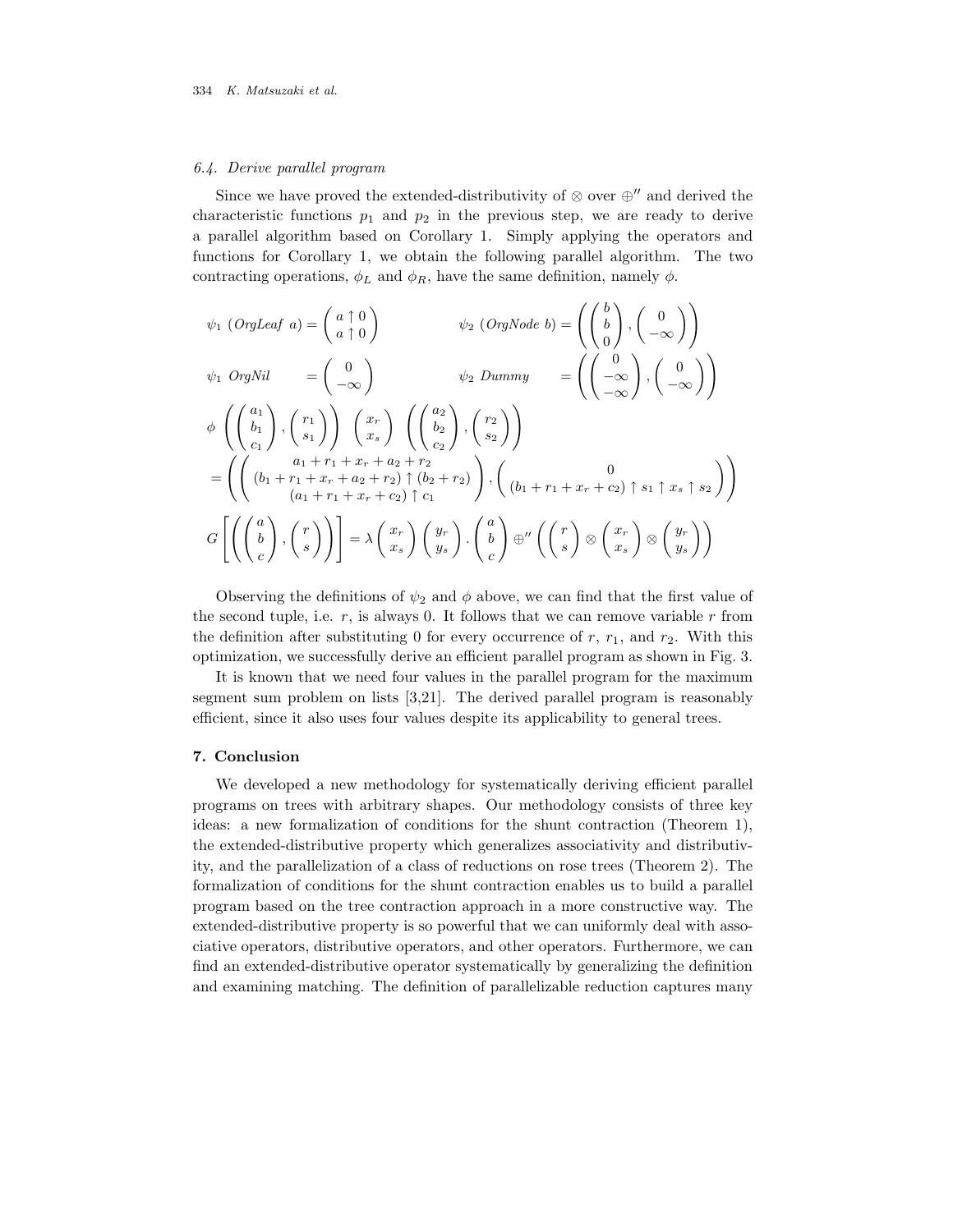$$
\psi_1 \text{ (OrgLeaf a)} = \begin{pmatrix} a \uparrow 0 \\ a \uparrow 0 \end{pmatrix} \qquad \psi_2 \text{ (OrgNode b)} = \begin{pmatrix} b \\ b \\ 0 \end{pmatrix}, -\infty
$$
\n
$$
\psi_1 \text{ OrgNil} = \begin{pmatrix} 0 \\ -\infty \end{pmatrix} \qquad \psi_2 \text{ Dummy} = \begin{pmatrix} 0 \\ -\infty \\ -\infty \end{pmatrix}, -\infty
$$
\n
$$
\phi \left( \begin{pmatrix} a_1 \\ b_1 \\ c_1 \end{pmatrix}, s_1 \right) \begin{pmatrix} x_r \\ x_s \end{pmatrix} \begin{pmatrix} a_2 \\ b_2 \\ c_2 \end{pmatrix}, s_2 \right)
$$
\n
$$
= \begin{pmatrix} a_1 + x_r + a_2 \\ (b_1 + x_r + a_2) \uparrow b_2 \\ (a_1 + x_r + c_2) \uparrow c_1 \end{pmatrix}, (b_1 + x_r + c_2) \uparrow s_1 \uparrow x_s \uparrow s_2
$$
\n
$$
G \left[ \begin{pmatrix} a \\ b \\ c \end{pmatrix}, s \right] = \lambda \begin{pmatrix} x_r \\ x_s \end{pmatrix} \begin{pmatrix} y_r \\ y_s \end{pmatrix} \cdot \begin{pmatrix} a \\ b \\ c \end{pmatrix} \oplus \begin{pmatrix} x_r \\ s \end{pmatrix} \otimes \begin{pmatrix} x_r \\ x_s \end{pmatrix} \otimes \begin{pmatrix} y_r \\ y_s \end{pmatrix} \end{pmatrix}
$$

Fig. 3. A parallel algorithm for the maximum connected-set sum problem

tree reductions such as manipulations of structured documents discussed in [16].

The power of our method was demonstrated in the derivation of a parallel program for the maximum connected-sum problem. It is this problem that first motivated us to develop the methodology, since we could not derive a parallel program for the problem using the techniques that have been proposed so far: operators ⊕ and  $\otimes$  do not satisfy the distributive law although + and  $\uparrow$  do, and the definition is not simple enough to enable us to parallelize it instinctively. In Section 6, we discussed how we systematically derived a parallel program, which is reasonably efficient. To the best of our knowledge, this is the first derivation of a parallel program for the maximum connected-sum problem on trees with arbitrary shapes.

We are currently working on generalizing this methodology to deal with recursive datatypes more efficiently. In addition, we are working on applying the extendeddistributive property to other situations: for example, fusing of sequential calls of skeletons on lists and deriving general skeletons for nested lists.

# References

- [1] M. Cole, Algorithmic skeletons : a structured approach to the management of parallel computation, Research Monographs in Parallel and Distributed Computing (Pitman, London, 1989).
- [2] F. Rabhi and S. Gorlatch, Patterns and Skeletons for Parallel and Distributed Computing (Springer-Verlag New York Inc., 2002).
- [3] M. Cole, Parallel programming, list homomorphisms and the maximum segment sum problems, Report CSR-25-93, Department of Computing Science, The University of Edinburgh (1993).
- [4] S. Gorlatch, Systematic efficient parallelization of scan and other list homomorphisms, in Proc. Annual European Conference on Parallel Processing (Euro-Par '96), LNCS